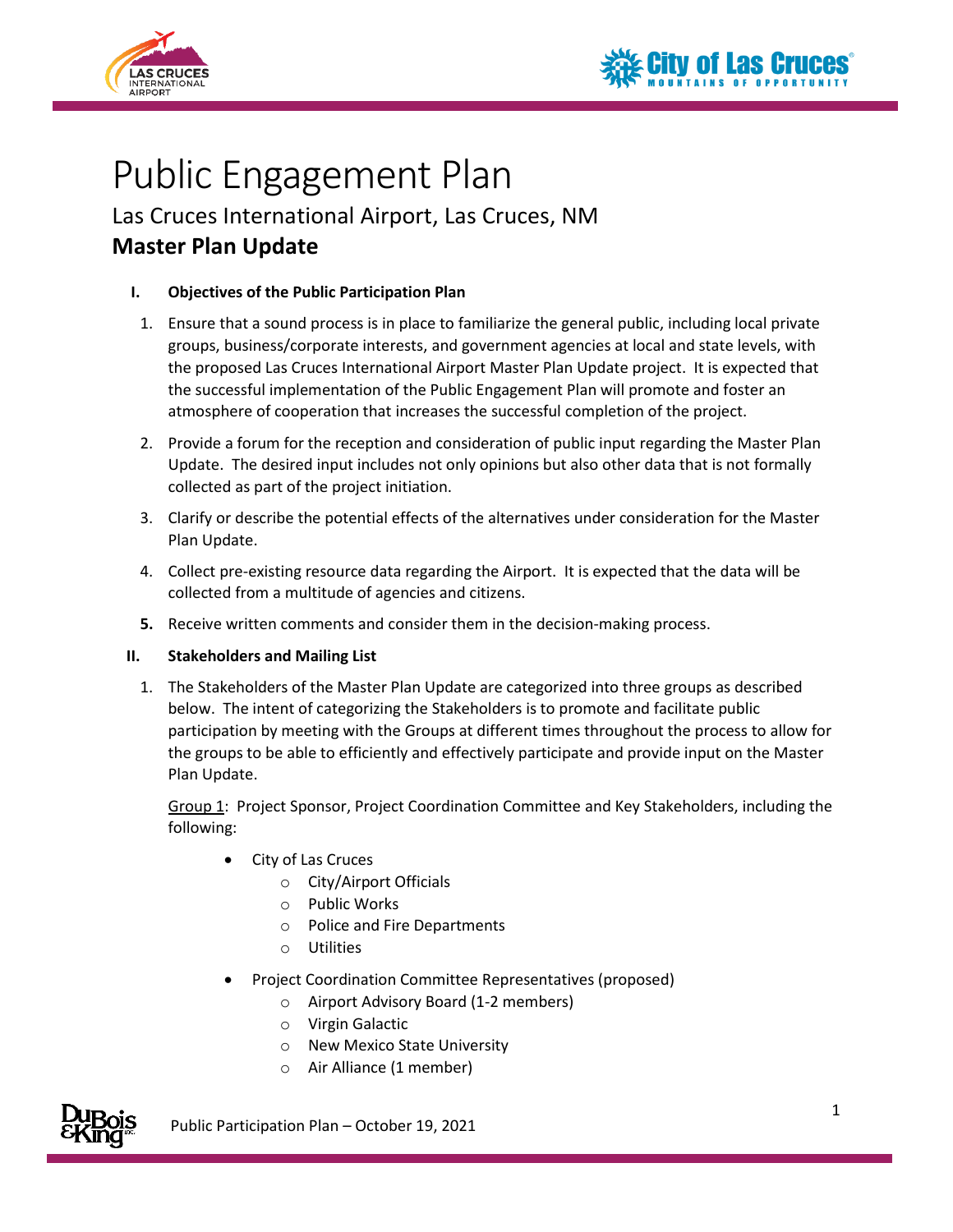



## o City Management and City Council (liaison to AAB)

o Las Cruces Innovation & Industrial Park

Group 2: FBO, Federal Aviation Administration, New Mexico Department of Transportation, Doña Ana County, MPO, MVEDA, Virgin Galactic, NMSU, Air Alliance, Legislators.

Group 3: General Public, South Central Council of Government, and other interested parties.

Contact lists for Groups 1 and 2 are included in Appendix 1 of this Public Engagement Plan (to be provided by Airport Manager). Groups 1 and 2 will generally be notified and contacted through the email (unless otherwise noted). Group 3 will be notified by public notices published in the local and regional newspapers and on the LRU/City website. The public notices for Group 3 will be published prior to any meetings in accordance with the City of Las Cruces's public notification policy or process.

#### **III. Techniques to Facilitate and Promote Participation:**

- 1. The City of Las Cruces will host a dedicated web page for the Las Cruces Master Plan Update project. On this site, information will be included including:
	- Project Overview
	- Project Need
	- •
	- Project Participants
	- Timeline
	- Milestones
	- Opportunities for Public Participation

Web site content will be provided to the Consultant Team.

- 2. Send out digital mailings to the Group 1 and Group 2 Stakeholders containing information packets/sheets concerning the process to develop the Master Plan Update and to announce meetings.
- 3. Host Key Stakeholder Participation Meetings, including

Focus Groups – Focus groups will be conducted for the purpose of gathering information regarding three key topics: Aviation, Commercial Space and Economic Development. These focus groups will collect data relative to needs and opportunities and will be used to inform the project's Vision, Goals and Strategies.

- Visioning Session A visioning session will be conducted with the Project Coordination Committee to develop the overall Vision, Goals and Strategies that will be used to guide the development of Alternatives for the Master Plan Update.
- Public Stakeholder Meeting #1 Hold a meeting with Group 1 to discuss the objectives and purpose of the Master Plan Update. Publish notification on the Town website informing Group 1, 2 & 3 Stakeholders of the meeting schedule.
- Public Stakeholder Meeting #2 Hold a meeting with all Stakeholders (Groups 1, 2, and 3) to discuss and inform the Stakeholders of the overall process in developing the Master Plan Update and to provide information concerning the Vision, Goals and Objectives and purpose

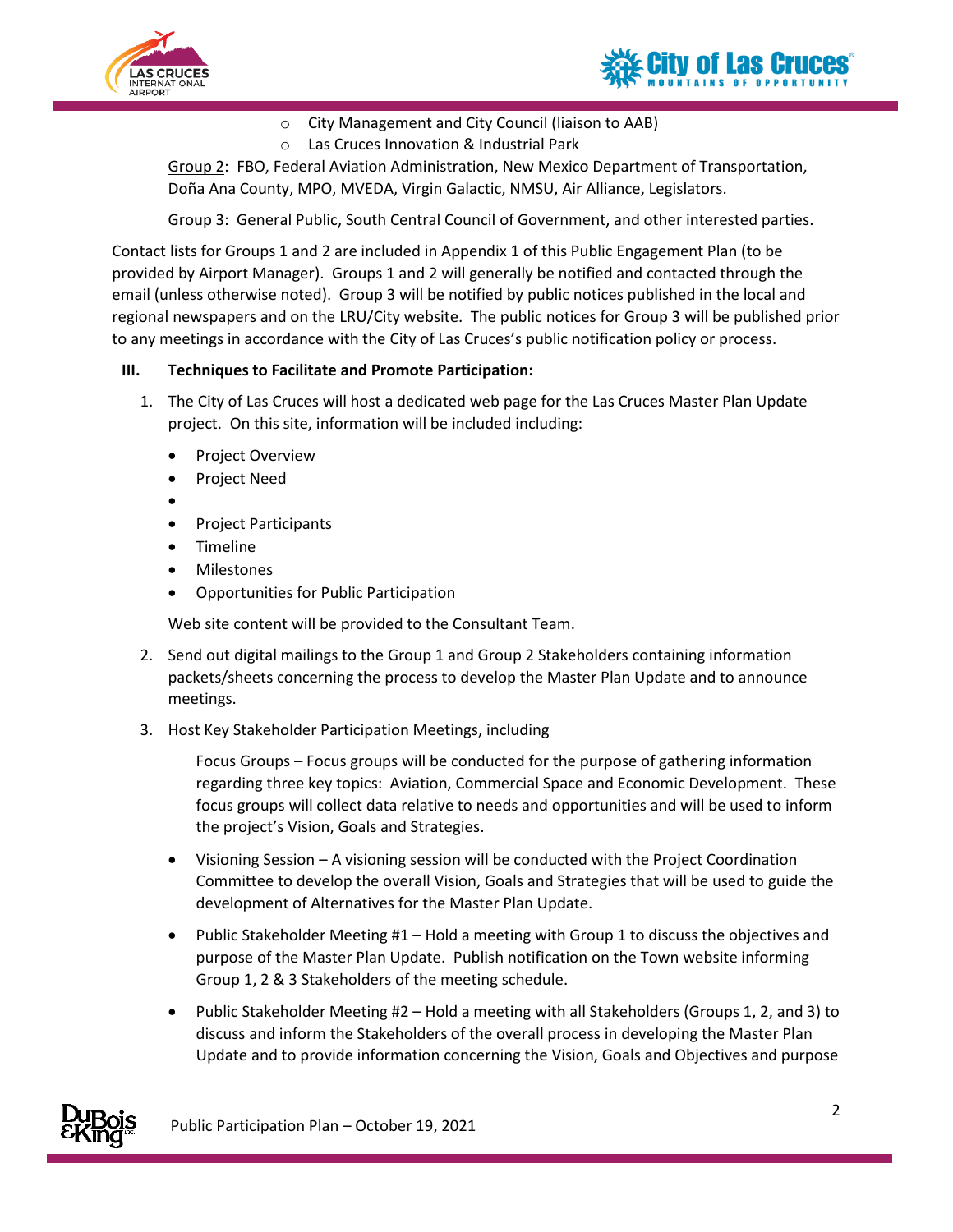

of the Study. This meeting will also be used to seek input on alternatives, concerns, and opportunities.

- Stakeholder Meeting #3 Hold a meeting with all Stakeholders (Groups 1, 2, and 3) regarding the selected, preferred alternatives for Las Cruces International Airport and discuss how the preferred alternatives will benefit the Airport. Solicit written comments from all Stakeholders regarding the preferred alternatives.
- Stakeholder Meeting #4 Hold a meeting with all Stakeholders (Groups 1, 2, and 3) regarding the final Master Plan Update Report. The focus of the meeting will be on the preferred alternatives for Las Cruces International Airport and discuss how to implement the plan to meet the objectives defined by the preferred alternative. Solicit written comments from all Stakeholders regarding the final Master Plan Report.
- 4. Provide status update of the final Master Plan Report and publish on the Airport website.
- 5. Collect e-mail address lists during Stakeholder/public meetings to allow for electronic notifications and updates.

## **IV. Schedule of Public Participation Support activities and Responsible Party**

1. On-going - Various Planning Meetings and Teleconferences between the City, Project Coordination Committee, and FAA and other appropriate Stakeholders.

## Responsible – D&K Planning Team and City of Las Cruces Staff.

2. Publish Meeting Schedule - Minimum 14 - calendar days prior to Stakeholder Meeting 2 & 3.

Responsible – D&K Planning Team and City of Las Cruces Staff

3. Stakeholder Meeting #2 – Date TBD [combined in-person/virtual] – Hold to discuss and inform the Stakeholders of the overall process in developing the Master Plan Update and to provide information concerning the Vision, Goals and Objectives and purpose of the Study. This meeting will also be used to seek input on alternatives, concerns, and opportunities.

#### Responsible – D&K Planning Team and City of Las Cruces Staff

4. Stakeholder Meeting #3 - Date TBD [combined in-person/virtual] – Hold a meeting with all Stakeholders (Groups 1, 2, and 3) regarding the selected, preferred alternatives for Las Cruces International Airport and discuss how the preferred alternative will benefit the airport and surrounding community. Solicit written comments from all Stakeholders regarding the preferred alternative.

#### Responsible – D&K Planning Team and City of Las Cruces Staff

5. Stakeholder Meeting #4 – Date TBD [combined in-person/virtual] – Hold a meeting with all Stakeholders (Groups 1, 2, and 3). The focus of the meeting will be on the preferred alternatives for Las Cruces International Airport and discuss how to implement the plan to meet the objectives defined by the preferred alternative. Solicit written comments from all Stakeholders regarding the final Master Plan Report.

Responsible – D&K Planning Team and City of Las Cruces Staff